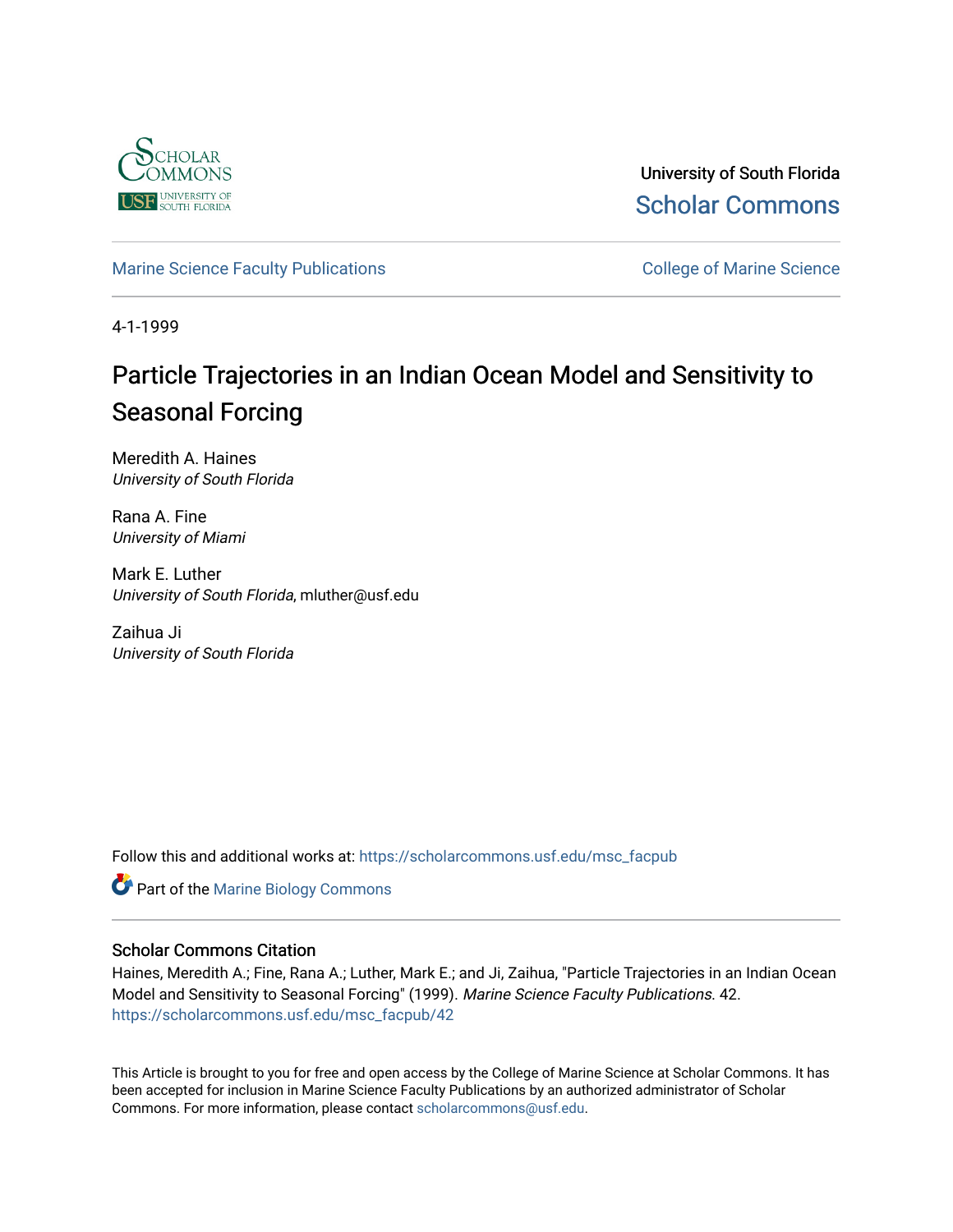## **Particle Trajectories in an Indian Ocean Model and Sensitivity to Seasonal Forcing**

MEREDITH A. HAINES

*Department of Marine Science, University of South Florida, St. Petersburg, Florida*

RANA A. FINE

*Rosenstiel School of Marine and Atmospheric Science, University of Miami, Miami, Florida*

MARK E. LUTHER AND ZAIHUA JI

*Department of Marine Science, University of South Florida, St. Petersburg, Florida*

(Manuscript received 12 August 1996, in final form 18 May 1998)

#### ABSTRACT

Trajectory experiments in a thermocline layer of an Indian Ocean model are used to investigate the role of different meridional transport mechanisms and quantify spreading pathways and rates under different forcing. Particles are introduced along two boundaries: the south Indian Ocean at 30°S and the Indonesian Throughflow. Particles are advected horizontally within the layer by archived model velocity fields (⅓8  $\times$  ⅓8 resolution) for a period of 50 years. The velocity fields are the result of forcing the model by monthly mean climatology (case A). The distribution of particles within the Tropics suggests efficient water mass blending; model results show a mixture of three parts South Indian Central Water to one part Indonesian Throughflow. In agreement with chlorofluorocarbon (CFC) observations, transport of thermocline waters along the western boundary into the northern Indian Ocean occurs on timescales of less than two decades. Additional Lagrangian experiments carried out with the seasonality removed from the velocity fields directly (taking the mean in case B) and from the forcing (case C) allow the role of horizontal eddy transport to be evaluated. Significant northward transport of southern subtropical gyre waters along the western boundary does not occur unless there is eddy transport, even though the mean flow appears to dominate the cross-equatorial transport in the immediate vicinity of the equator. Particles reach northward of 10°N on shorter timescales (<20 yr) in case A compared with case C (>20 yr). Both the mean and seasonal forcing components are important for the meridional flux of particles. The results suggest that to adequately simulate meridional transport of mass and water mass properties in the Indian Ocean, models should include the full annual cycle. In a new methodology, CFC-11 concentrations along trajectories are calculated using observed CFC-11 concentrations for boundary conditions. Additional CFC observations allow model–data comparisons to be made in the interior of the domain. The method may be useful in other studies of transport rates and processes where both computing power and good quality high-resolution observations are available.

#### **1. Introduction**

It is well documented that the atmospheric forcing of the Indian Ocean is dominated by the annually reversing monsoon winds (see Knox 1987). These winds drive reversals in the western boundary currents off the east coasts of Africa and India and in the equatorial region (Fig. 1). The seasonal cycle is asymmetric, with the southwest monsoon winds and the Somali Current being much more energetic than those of the northeast monsoon. Large amplitude eddy variability is found in the

E-mail: meredith@marine.usf.edu

western boundary currents and along the equator, associated with nonlinearly interacting equatorial waves. The eddy transport of heat and of chemical tracers by the chaotic eddy field and by the regularly reversing boundary currents is likely to influence the transport and renewal of water mass properties in the Indian Ocean.

Tracer and hydrographic studies support the suggestion by Warren et al. (1966) and Swallow (1984) that the Arabian Sea thermocline may be renewed (ventilated) by Southern Hemisphere water. Using CFC and hydrographic data Prunier (1992) finds the effects of the Marginal Seas (Red Sea and Persian Gulf waters) are most pronounced north of the zero wind stress curl  $(12°N)$  in the Arabian Sea. South of  $12°N$ , in the Somali Basin, she finds elevated concentrations of CFCs have reached across the equator from the Southern Hemi-

*Corresponding author address:* Meredith A. Haines, Department of Marine Science, University of South Florida, 140 7th Ave S., St. Petersburg, FL 33701.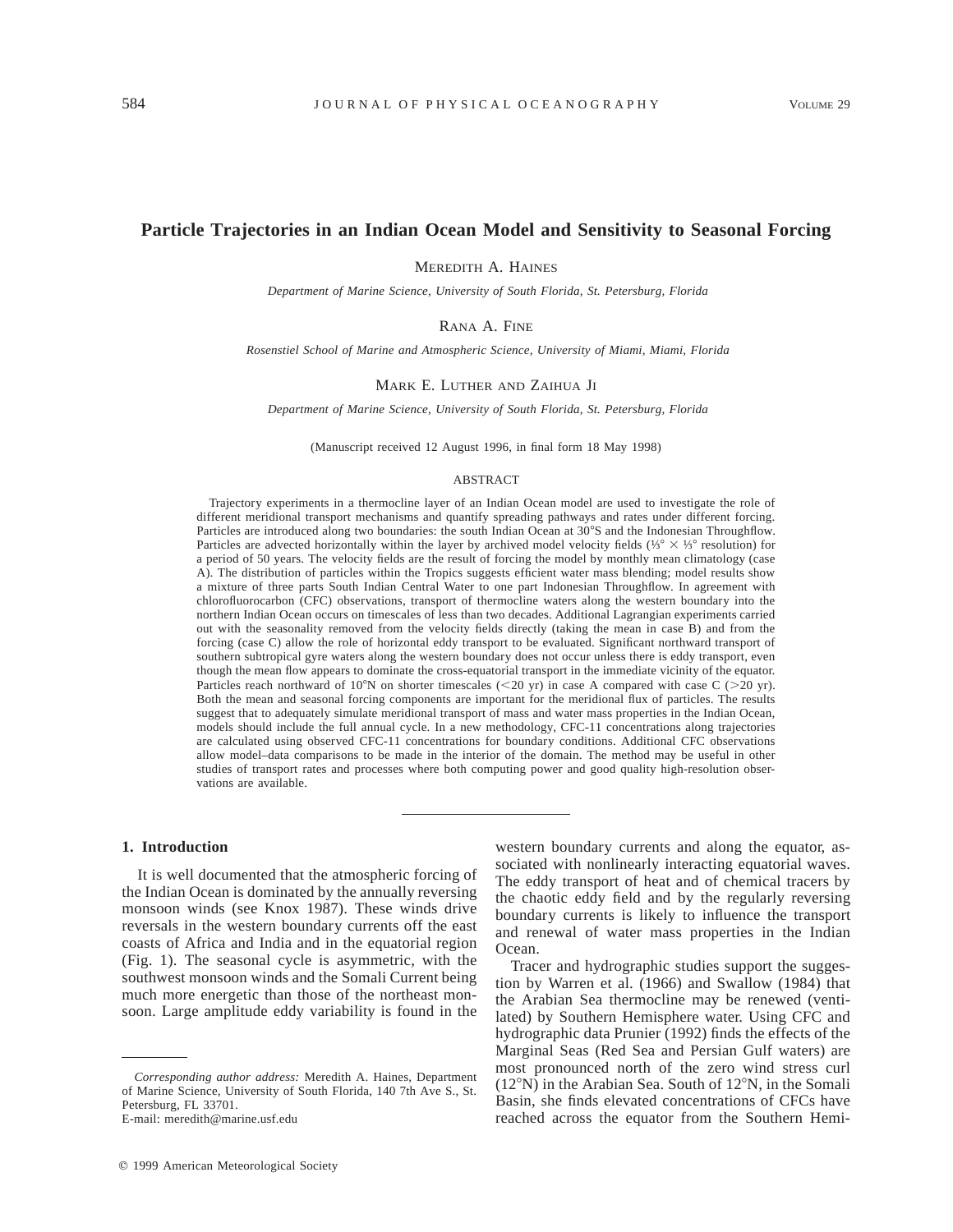

FIG. 1. The Indian Ocean model domain showing midthermocline layer thickness (m) and velocity vectors (m  $s^{-1}$ ) in January (left) and July (right). These patterns are typical for the northeast monsoon (boreal winter) and southwest monsoon (boreal summer), respectively. Areas shallower than 200 m appear as land.

sphere oxygen maximum waters and Antarctic Intermediate Water. In the analysis of an annual-mean hydrographic dataset, You and Tomczak (1993) establish South Indian Central Water (SICW) and the Indonesian Throughflow (IT) as the two sources for thermocline ventilation of the northern Indian Ocean, with small contributions from the Marginal Seas. The ventilated waters (Fine 1993) most likely contributing to SICW  $(T = 25^{\circ} - 8^{\circ}C, S = 35.8^{\circ} - 34.6$  psu) originate in the austral wintertime south of the subtropical convergence (McCartney 1982; Sprintall and Tomczak 1993).

Studies show that to get the water mass ventilation correct, eddy-resolving models are required. Parameterizations of eddy processes in coarse resolution models cannot produce a transport consistent with that of a highresolution model that explicitly resolves the eddy processes (Figueroa 1994). The CFCs have been used to assess subgrid-scale mixing schemes in global ocean models (England 1995; Robitaille and Weaver 1995). The results clearly point out that ventilation is overestimated in coarse-scale isopycnal models.

Here we perform particle trajectory experiments using velocity fields from an eddy-resolving layer model. The aims are 1) to examine the pathways and timescales of spreading of thermocline waters entering the Indian Ocean at the southern and eastern open boundaries, 2) to evaluate the role of horizontal eddy transports on the meridional circulation of the Indian Ocean, and 3) to assess model behavior. Additionally, using CFC observations as boundary conditions, the relative contributions of CFCs from the IT and the southern subtropical gyre to the northern Indian Ocean are modeled and evaluated.

In the following sections, firstly the circulation model is described and model mass transports are compared to observations. This provides both a more detailed review of the circulation of the Indian Ocean, and an understanding of both the limitations of the physical model and of the observations (in the decade prior to the World Ocean Circulation Experiment) in this highly variable ocean. Subsequently the Lagrangian particle experiments are described. CFC concentrations along particle trajectories are then calculated and the distributions compared to CFC observations. The results also bring to the fore certain aspects of model behavior. Finally, additional Lagrangian experiments are used to examine the effect of seasonal forcing and the resultant eddies on the meridional transport.

## **2. Indian Ocean model**

### *a. Description and circulation comparison to observations*

The circulation model covers the Indian Ocean basin to 30°S (Fig. 1) on a  $\frac{1}{12}$ ° staggered grid ( $\frac{1}{6}$ ° between **∕** ⁄ like variables). The layer model evolved from Luther and O'Brien's (1985) [as enhanced by Jensen (1991,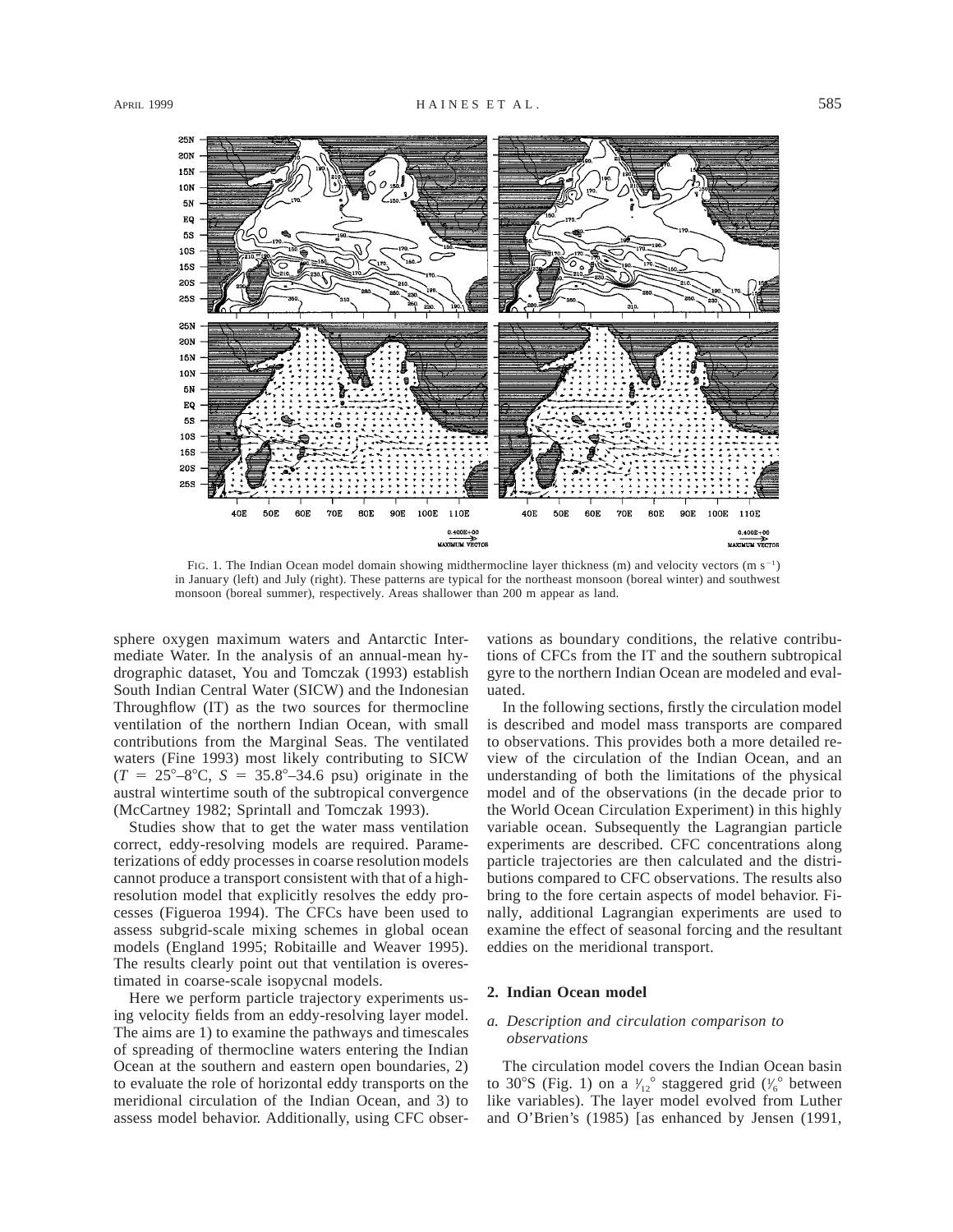1993) to include additional layers and recoded by J. Capella]. More recently, Ji and Luther (1998, manuscript submitted to *J. Geophys. Res.*) embedded mixed layer dynamics in the uppermost model layer. Horizontal mixing is accomplished in the model by eddy processes, that are largely resolved by the fine grid, and by eddy viscosity parameterization of the subgrid-scale processes.

The 200-m isobath is used as the solid wall boundary between ocean and land or islands. There are open boundaries in the south, corresponding to the center of the south Indian subtropical gyre, and in the east downstream of the IT. The purely dynamical version of the circulation model is currently run in near real-time with observed monthly averaged winds, and the model output are available via the Internet [kelvin.marine.usf.edu: pub/ndnocn (anon. ftp); http://ompl.marine.usf.edu].

The model has four layers with a surface mixed layer embedded in the first layer. The reduced gravity approximation is applied so that the horizontal pressure gradient vanishes in the deepest layer (Gill 1982); that is, it is at rest. The second layer spans the midthermocline and the third layer corresponds to the lower thermocline. Initial model conditions are chosen according to field observations (Wyrtki 1971; Gent et al. 1983) with a first-layer thickness of 80 m, second-layer thickness of 250 m, and a third-layer thickness of 500 m. These thicknesses vary geographically and temporally. A Sommerfeld radiation condition (Camerlengo and O'Brien 1980) is applied at the open boundaries as in Jensen (1991).

The open boundary condition allows mass to pass through the boundary as required by the interior solution while allowing wave energy generated in the interior to pass out of the model domain without reflection. In addition, transport through the southern open boundary is adjusted so that mass in the basin is conserved over a 1-yr timescale. Temperature of incoming water is specified according to climatology. After about 10 yr of spinup, the model settles into a steady annual cycle.

Velocities, calculated from transports and layer thicknesses, are archived as 6-day averages at a lower resolution of ⅓ $\degree$  by subsampling. Velocities in the midthermocline layer of the model are shown in Fig. 1, which depicts the winter and summer monsoon seasons and illustrates the current reversals. The largest velocities, up to 1 m  $s^{-1}$ , are found in the western boundary.

The model reproduces the major current systems of the Indian Ocean. The westward flowing South Equatorial Current (SEC) at  $10^{\circ}$ –15°S bifurcates at the coast of Madagascar (Schott et al. 1990; Woodberry et al. 1989). The northward branch flows around the tip of Madagascar and along the African Coast as the East African Coastal Current (EACC), which meets the seasonally reversing Somali Current. During the northeast monsoon, these waters flow eastward along  $3^{\circ}S$  in the South Equatorial Counter Current (SECC), but during the southwest monsoon, the EACC joins the now north-

ward flowing Somali Current. Eddy activity is also highest in the west, particularly during the southwest monsoon. Between Kenya and Socotra, two strong clockwise eddies spin up in the model Somali Current system, simulating the observed two-gyre system (Findlay 1866; Bruce 1973; Swallow and Fieux 1982; Luther 1999).

#### *b. Model transports as compared to observations*

Model transports agree well with long timescale, depth-averaged observations at the IT, and not as well with observations near the southern open boundary. The relative contributions of southern subtropical gyre waters to the model interior may be underestimated because the southern model boundary cuts through the middle of the gyre. This has the effect of weakening the gyre circulation, even though the net flow across the southern open boundary is forced to meet mass balance with the IT inflow. Similarly, while in agreement in the mean, the model underestimates the annual range for IT, probably because there is no forcing included from the Pacific. It is typical for the deeper layers of a wind-driven model to have weak flows (Semtner and Chervin 1992). In addition, some model sluggishness is likely due to the climatological averaging of the forcing. Details of the model transports and observations are described below.

Meyers et al.'s (1995) calculations offer the first climatology for the IT, whereas earlier observations have highlighted the energetic variability of the region on short and interannual timescales. Over a 6-yr period they find an annual mean of 11 Sv (Sv  $\equiv 10^6$  m<sup>3</sup> s<sup>-1</sup>) westward (6 Sv due to the reference layer flow). A maximum of 18 Sv occurs in August–September and a minimum of 6 Sv occurs in May–June and again in October– November. Hydrographic sections sampled during opposite phases of ENSO (Fieux et al. 1994, 1996) have indicated throughflows from a high of  $18 \pm 7$  Sv westward in boreal summer to  $2.6 \pm 9$  Sv eastward in boreal winter.

Compared to observations of a mean flow of 11 Sv and an annual range of 12 Sv, the model IT transports have a comparable mean flow, 12.5 Sv, and a smaller annual range, 8.5 Sv in the spring to 16 Sv in the summer. Eighty percent of the total transport is in the upper two model layers, consistent with observations (e.g., Fieux et al. 1994, 1996).

Some particle trajectories (described in later sections) are seen to first approach the IT region and then turn westward, suggesting that the eastern gyral current is represented in the model. A fairly strong eastward current seen fleetingly in the northern end of the IT opening may be related to the South Java Current (SJC), but it only appears in the deepest layer, and not quite in phase with SJC observations. Quadfasel and Cresswell (1992) suggest the SJC is excited by the arrival of remotely forced equatorial Kelvin waves. Whereas equatorial Kelvin waves do appear in the model, detailed features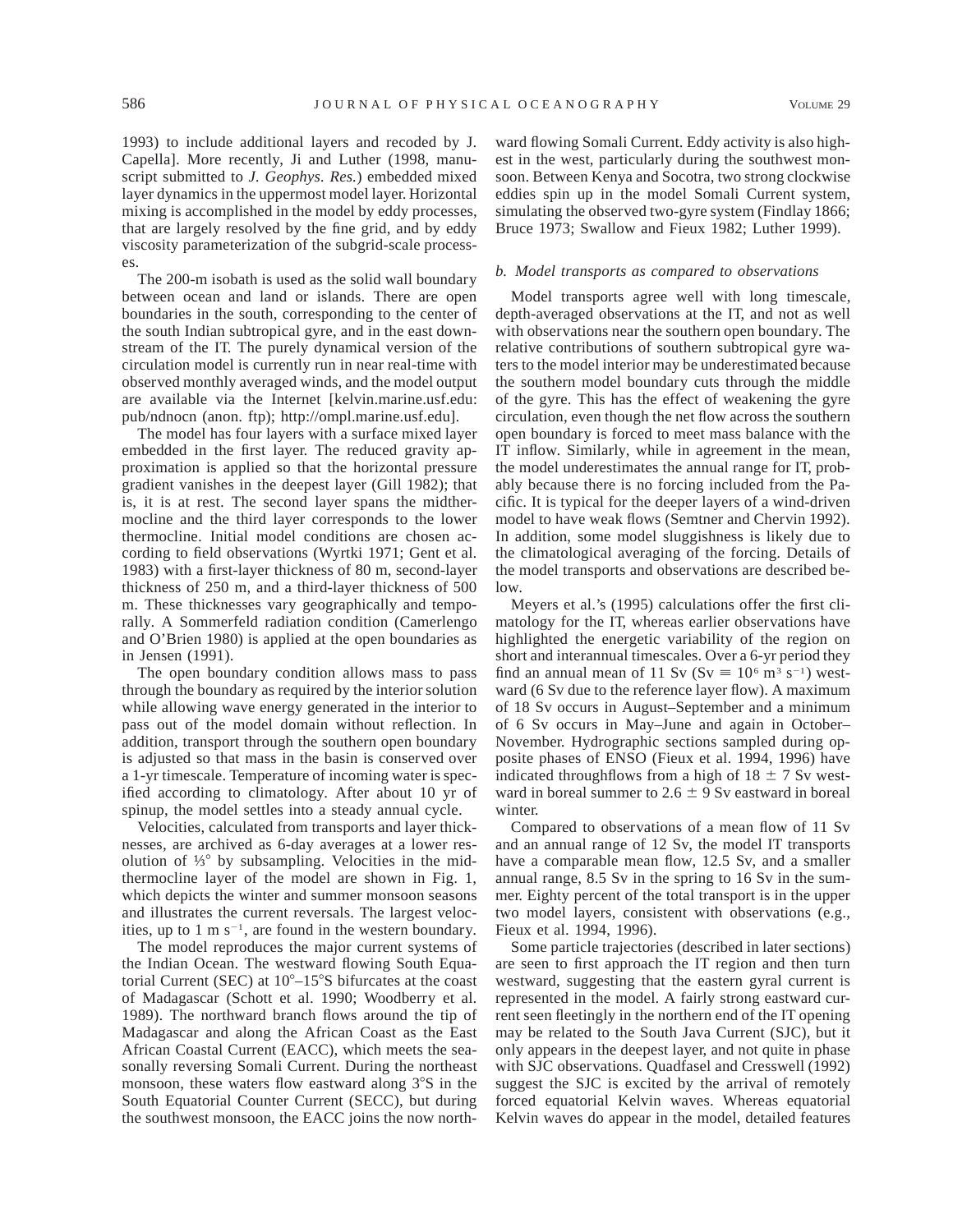of the SJC and the Leeuwin Current are likely to be sensitive to the inclusion of Pacific and local forcing, including buoyancy, that is not considered in the model formulation.

Along most of the southern boundary the model transport is small and positive (i.e., into the model domain) and the model shows a large outflow in the west. The net flow at the southern boundary is out of the model domain and the combined magnitude of the outflow in all three layers is relaxed to match the net inflow through the Indonesian Archipelago (Ji and Luther 1998, manuscript submitted to *J. Geophys. Res.*). The flux correction, necessary for mass balance, is applied in proportion to the velocities along the length of the southern boundary, and consequently is concentrated in the west. The seasonal maximum and minimum are out of phase with the IT flow, and of smaller amplitude—ranging from 11 Sv in late summer to 14.5 Sv in the spring. Based on hydrographic observations and a silica budget, Toole and Warren (1993) calculate a net transport across  $32^{\circ}$ S of 7  $\pm$  10 Sv westward, but Robbins and Toole (1997), in a reanalysis of the same data, calculate a reduced meridional circulation even though they suggest a similar value for the net flow across the section.

Swallow et al. (1988) review transports at two sites near Madagascar and the depth distribution of these observed transports are now compared to the model. Off Cape Amber, northeast Madagascar, the total transports between 0 and 1100 m calculated by geostrophy (28  $\pm$ 8 Sv) and current meter time series ( $27 \pm 9$  Sv) agree well with the net annual average transport calculated for this section from the model (24 Sv northwestward). Over 80% of the model transport occurs in the top two layers, with the remaining 4 Sv in the third model layer. The observed 10 Sv that occurs in the depth range 200– 700 m, corresponding to model layer 3 (260–700 m), is two and one-half times greater than the model, but still comparable to the total uncertainty in the observed transport. Off southeast Madagascar, the integrated-to-700-meters transport estimates from geostrophy and current meter time series are on the order of 20 Sv southwestward. Model transports are significantly lower, totaling only 7 Sv for all three layers.

While Lagrangian particle experiments were carried out in both model layers 2 and 3, only layer 2 experiments will be described. The mass transport comparisons suggest that the layer 3 velocities are underestimated, even while the depth-integrated transports are reasonable within the large uncertainties. Results of CFC modeling on layer 3 (not described) further confirm that the layer 3 velocities are sluggish.

#### **3. Lagrangian experiments**

The intent of the trajectory experiments is to examine the horizontal water mass spreading pathways and timescales within the thermocline from the two open boundaries. Experiments introduce particles at  $1/12^{\circ}$  intervals



FIG. 2. Summary of 50-yr-long trajectory paths as produced from monthly forced climatology, for particles introduced at  $1/12^{\circ}$  intervals along the open boundaries in midthermocline layer 2 from the (a) east and (b) south. The percentage of particles that reach the marked latitudes, and the average time taken, is indicated. For example, in (a) 43% of the particles cross north of  $8^{\circ}S$  in an average 6 years, but only 12% go further, to the equator, and 11% reach northward as far as  $10^{\circ}$ N (in 18 yr on average). The percentage remaining in the model domain after 50 years is the shortfall from 100% in the sum of those shown exiting in the southwest corner of the model domain; that is, (a) 13% and (b) 5%.

along  $30^{\circ}$ S in the south Indian Ocean and along  $119^{\circ}$ E corresponding to the IT. Trajectories are generated by advecting the particles using archived horizontal velocities. Although vertical mass exchange occurs in the circulation model between the mixed layer and first and second layers, as demanded by the forcing, the simplification is made that particles are trapped in the layer.

In a series of 12 experiments particles are initialized in the middle of each month in turn. Trajectories are calculated by integrating the velocities using a fourthorder Runge–Kutta scheme with adaptive step-size control (Press et al. 1992). At each time step linearly interpolated velocities are integrated to give the distance each particle moves with an accuracy requirement set at 5 parts in  $10<sup>6</sup>$ . The average time step is 30 minutes and locations are recorded every 30 days. The velocities are forced by monthly atmospheric climatology (Rao et al. 1989). An annual cycle of velocities is applied repeatedly for 50 years, corresponding to the timescale of the CFC transient.

Figure 2 summarizes the main pathways and time-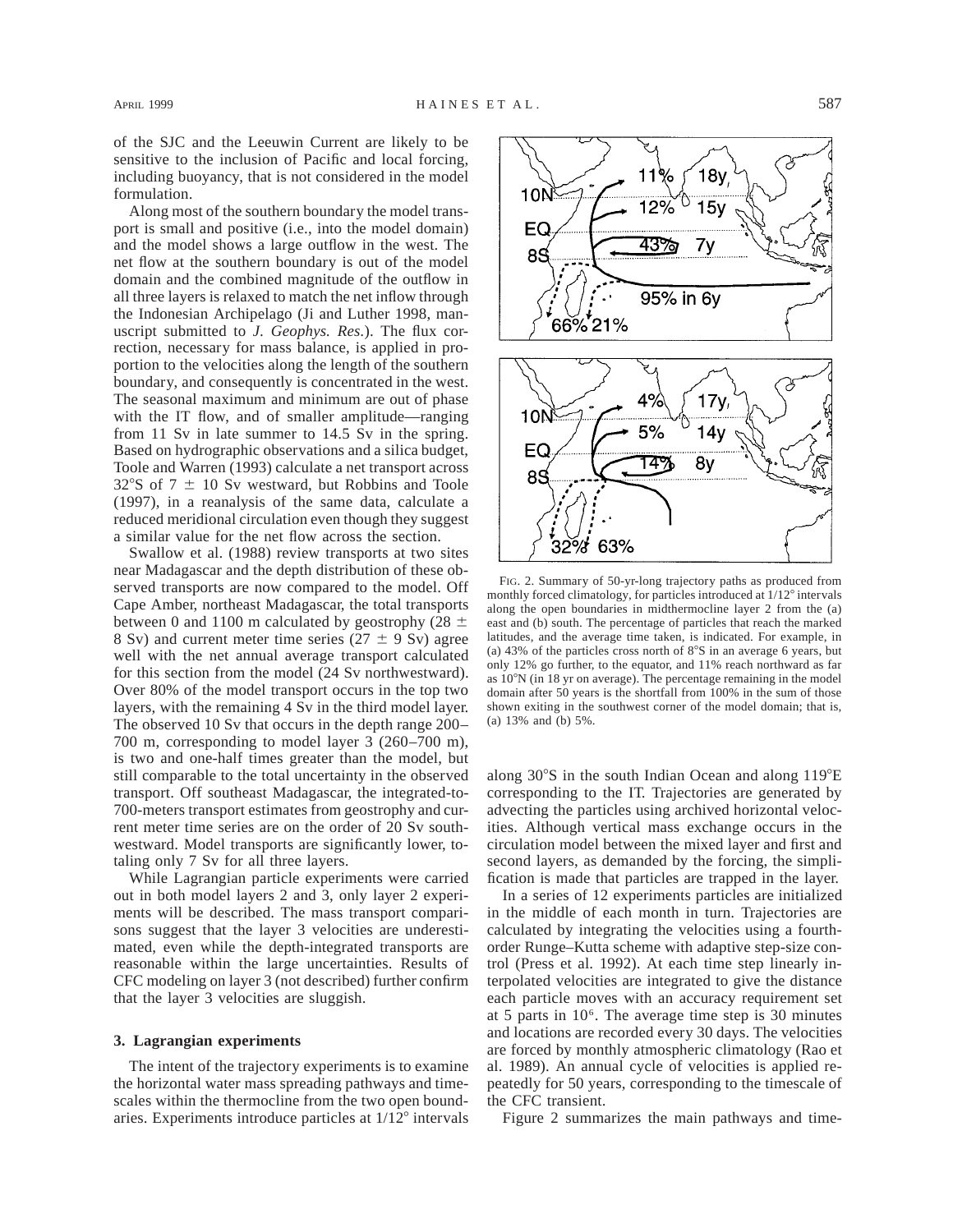scales of the particle trajectories. Details are discussed in the following sections. Note that it was found that the percentages and timescales did not vary significantly between an average taken over the more intensive set of monthly experiments and an average over only onequarter of the trajectories (representing each season). For example, the fraction of particles reaching north of 10°N differed by less than 2% and less than 2 years. This gives some confidence that the number of particles used is adequate.

#### *a. Eastern boundary*

Particle progress from the eastern boundary over successive 5-yr periods is illustrated in Fig. 3. An average of 97 particles enter the model domain between  $9^{\circ}$ S and  $17^{\circ}$ S at longitude 119 $^{\circ}$ E. The remainder (9%) have initial velocities that do not carry them into the model domain. Particles traverse the model domain from east to west (to longitude  $45^{\circ}E$ ) in an average of six years, and are then carried north and south along the western boundary. Although 43% of the particles reach north of 8°S, they only do so in the western boundary. Many of those that reach  $8^{\circ}$ S do not reach farther north because they are swept back eastward along  $5^{\circ}$ S. Particles are also carried southward along the east coast of Madagascar; 21% escape the model domain by this route. After 50 years, 87% of the particles have exited in the southwest corner of the model domain. The location of the remaining 13% is not apparent in Fig. 2, however, because even particles that reach the Arabian Sea (11% after an average 18 yr) may be swept out of the domain over the 50-yr period. However, by looking at the trajectory sequences (Fig. 3), the location of those remaining particles can be seen. There are some particles in the Arabian Sea (nominally north of  $10^{\circ}$ N) and some in the tropical band where the particles appear to flow east and west with the seasonally reversing zonal equatorial currents.

#### *b. Southern boundary*

An average of 693 particles enter the model domain along  $30^{\circ}$ S between  $31^{\circ}$ E and  $119^{\circ}$ E. The remainder (30%) have initial trajectories that do not carry them into the model domain. The subtropical gyre circulation is apparent in the northwestward trend in the trajectories (Fig. 4), as well as in the large percentage that exits the domain south of Madagascar (63%). The gyre interior is particle free after a short time period (6 yr) because once particles exit the domain, they cannot return (see discussion).

A smaller percentage of particles reach  $8^{\circ}$ S from the southern boundary (14%) than the eastern boundary and the average timescale is comparable (8 yr). Only 4% reach as far north as  $10^{\circ}$ N after about 17 years (Fig. 2b). Those reaching the northern Arabian Sea appear to circulate in the gyre confined north of the zero wind

stress curl. A large percentage of the particles remaining in the model domain are in the Tropics, which is similar to the fate of particles from the east. These appear to be separated into three bands: north, south, and on the equator. Along the northern and equatorial bands, particles do not get farther eastward than the central Indian Ocean.

#### *c. Age and tracer maps*

To compare model-derived concentrations with observations, first interior ages are calculated using particle trajectories, and then interior CFC concentrations are calculated using a new methodology in which observations at model boundaries are combined with particle trajectory ages. The trajectory experiments give the positions of particles over a 50-yr-long period. The trajectories also map in space the relative age of water masses, assuming that particles follow the same trajectory if they enter at the same time in the annual cycle.

To calculate interior ages from particle trajectories, first, trajectories are linearly interpolated to a finer resolution of 8 days from the original 30 days. The interpolation improves the age calculation for those regions through which particles move rapidly. The particle ages from four experiments (a subset representing each season from the original 12 months) are then averaged into  $\frac{1}{3}$ ° by  $\frac{1}{3}$ ° bins.

A map of particle-derived ages shows that no particles have yet reached the Bay of Bengal (Fig. 5). The experiments suggest that the Bay of Bengal midthermocline waters are at least 50 yr older than thermocline waters at the model boundaries. This is consistent with You and Tomczak (1993, hereinafter YT93), who find the oldest central waters in the Bay of Bengal, which they refer to as ''aged SICW.'' The oldest particles are found at the northeastern limits of the Arabian Sea. Particles take on average 20–50 yr to reach the northern Arabian Sea from either boundary, although some particles do reach this area within 10–15 yr (Figs. 3 and 4). The center of the gyre in the northern Arabian Sea remains relatively particle free. Particles reach the equatorial region in 10–20 yr from either boundary. Particles reach all of the south Indian subtropical gyre in less than 10 years from either boundary. However, there is also a pocket of older particles in the low velocity region between Madagascar and the African coast.

To calculate model interior CFC-11 concentrations, CFC-11 observations are used at the critical locations corresponding to the model boundaries. Based on *Charles Darwin* CFC-11 data collected in November– December 1987 along 32°S (Fine 1993; Toole and Warren 1993) water at layer 2 depths is at 85% saturation relative to the contemporary 1987 atmosphere, with no significant zonal variation in saturation. Therefore, based on the Southern Hemisphere atmospheric time history (Walker et al. 1996, personal communication), these waters would have been in saturation equilibrium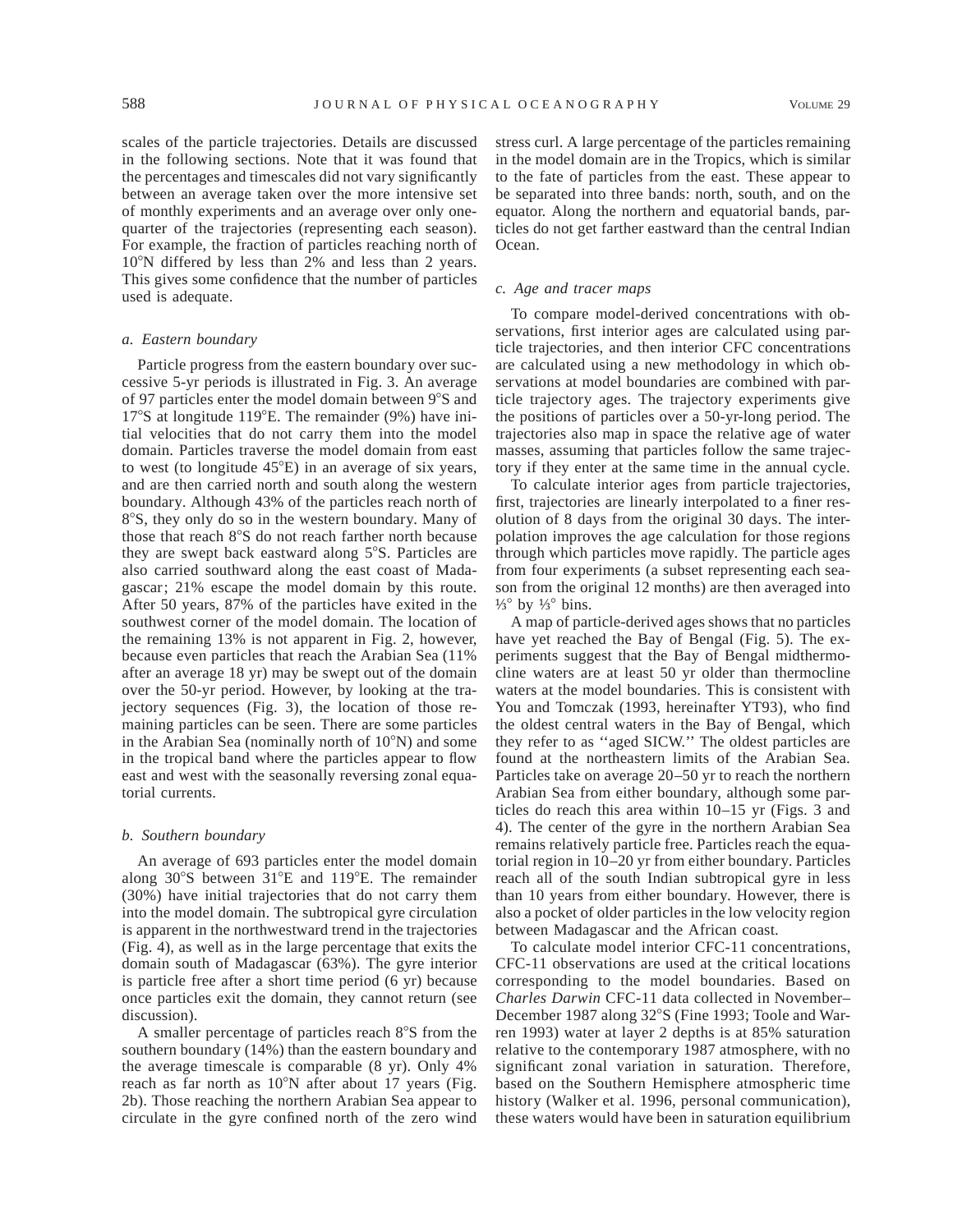

FIG. 3. The progression of Lagrangian particles from their entry points along the eastern boundary in model layer 2. Position is marked as a point every 30 days in 5-yr intervals. The patterns are similar for particles introduced in each month in the annual cycle and a composite of four seasonal initializations are shown.

with the 1983 atmosphere. However, there is considerable uncertainty in the degree to which a water mass reaches equilibrium at the source region and how it varies in time. For example, in newly formed Labrador Sea Water Wallace and Lazier (1988) found saturations of 60%, whereas in Greenland Sea surface water Rhein (1991) found saturations of 79%. Model exercises by England et al. (1994) suggest about 10% or more undersaturation in subantarctic mode water. The observed saturation level of  $85\%$  along the  $32\degree$ S section may well be close to the limit that these waters reach. For saturation conditions from 85% to 100% at the time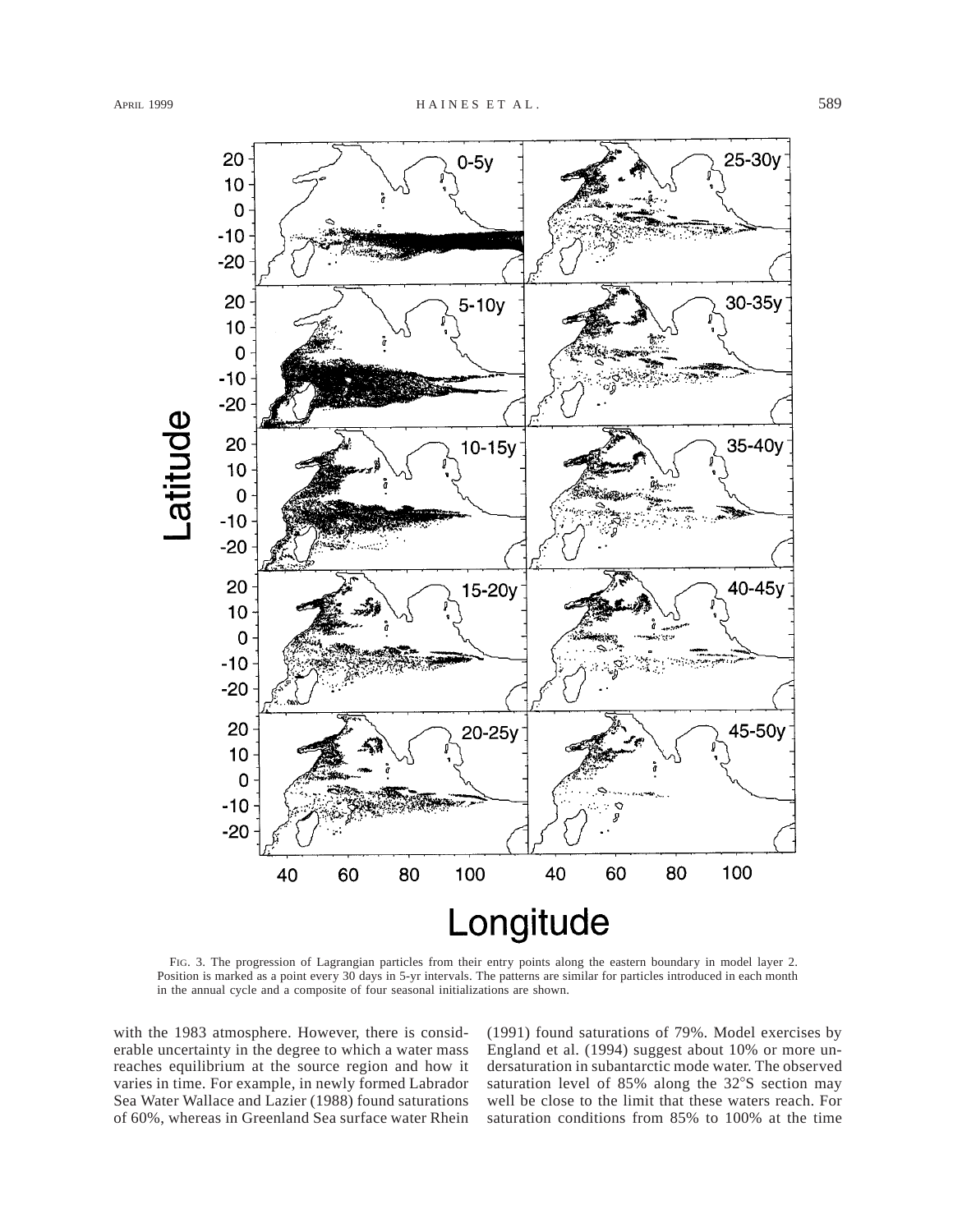

FIG. 4. The progression of Lagrangian particles from their entry points along the southern boundary in model layer 2. Position is marked as a point every 30 days in 5-yr intervals. The composite of four seasonal initializations are shown.

of formation, the estimated pCFC age is between 0 and 4 yr.

A CFC-11 distribution of southern source waters is constructed for 1987 by assigning a CFC concentration at each interior grid point based on the relative particle age (Fig. 5) plus the ventilation partial pressure age (e.g., Fine et al. 1988; Doney and Bullister 1992) of waters at the boundary. The main caveat is that effects of mixing on the pCFC age are not taken into account; these effects will be most pronounced in high gradient regions (e.g., Doney et al. 1997). It is also assumed that temperature and pCFC age are steady with time. Two cases for the ventilation age of layer 2 waters are considered: 0 yr at 85% saturation, and 4 yr at 100% sat-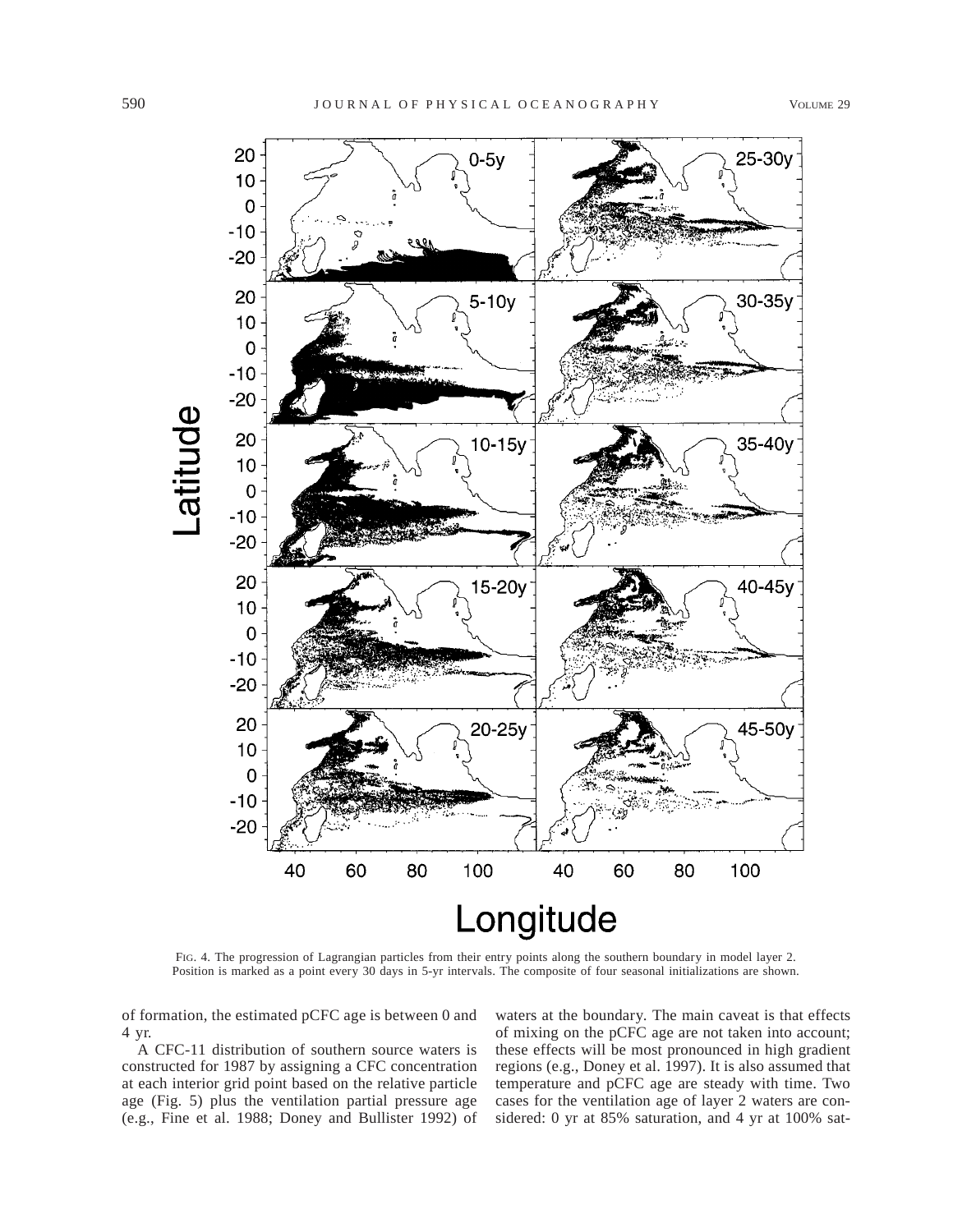

FIG. 5. Particle trajectory age (in years) of waters entering layer 2 along the southern boundary (relative to zero on boundary).

uration. (Note the measured concentration is consistent with either interpretation.) The atmospheric time history (Walker et al. 1996, personal communication), model water temperature, and Levitus (1982) salinity are then used in solubility (Warner and Weiss 1985) calculations to produce model interior CFC-11 concentrations. For



FIG. 6. Historical atmospheric CFC-11 concentration (Northern Hemisphere) (solid) and 85% level (dashed) from Walker et al. (1996, personal communication). A concentration of CFC-11 in air of 200 ppt may be interpreted as 100% of the 1983 amount, or 85% of the 1987 amount. Going back 10 years from each potential ventilation year, along the 100% curve the concentration goes to 95 ppt in 1973, and along the 85% curve the concentration goes to 125 ppt in 1977. Note the lower saturation scenario maps to higher absolute CFC concentrations because CFC concentrations have been increasing over time.

example, if an interior particle is 10 years older than when it entered the model domain, and the water it represents was 85% saturated at formation (in 1987), then based on 85% of the atmospheric concentration 10 years before 1987 (1987 - 0 yr = 1987) (Fig. 6) and the solubility, an interior concentration of 1.28 pmol  $kg^{-1}$  is estimated (Fig. 7). Similarly, based on 100% of the atmospheric CFC concentration 10 yr before 1983  $(1987 - 4 \text{ yr} = 1983)$ , an interior concentration of 0.91 pmol  $kg^{-1}$  is estimated (Fig. 7). The concentrations based on the case of 85% and 0 yr are higher than those in the 100% and 4-yr case because in the former the more recent part of the input function (by 4 yr) is used when atmospheric CFC concentrations were higher.

A tracer age for midthermocline waters entering from the eastern boundary is similarly calculated. The shallower thermocline waters (above 300 m) at the IT are primarily of North Pacific origin, and there is a larger South Pacific contribution with increasing thermocline depth (e.g., Gordon and Fine 1996; Hautala et al. 1996). Based upon August 1989 observations (data courtesy of C. Andrié; Fieux et al. 1994), waters at layer 2 depths were at 50% saturation, and therefore 12 years old with respect to the contemporary atmosphere. An assumption of 100% saturation at formation is used for these waters. There is also a front present during both the northeast and southwest monsoons (Fieux et al. 1994, 1996) that separates Indonesian seas from the southern subtropical gyre waters. The more southerly waters have higher CFC-11 concentrations. A latitudinal age variation is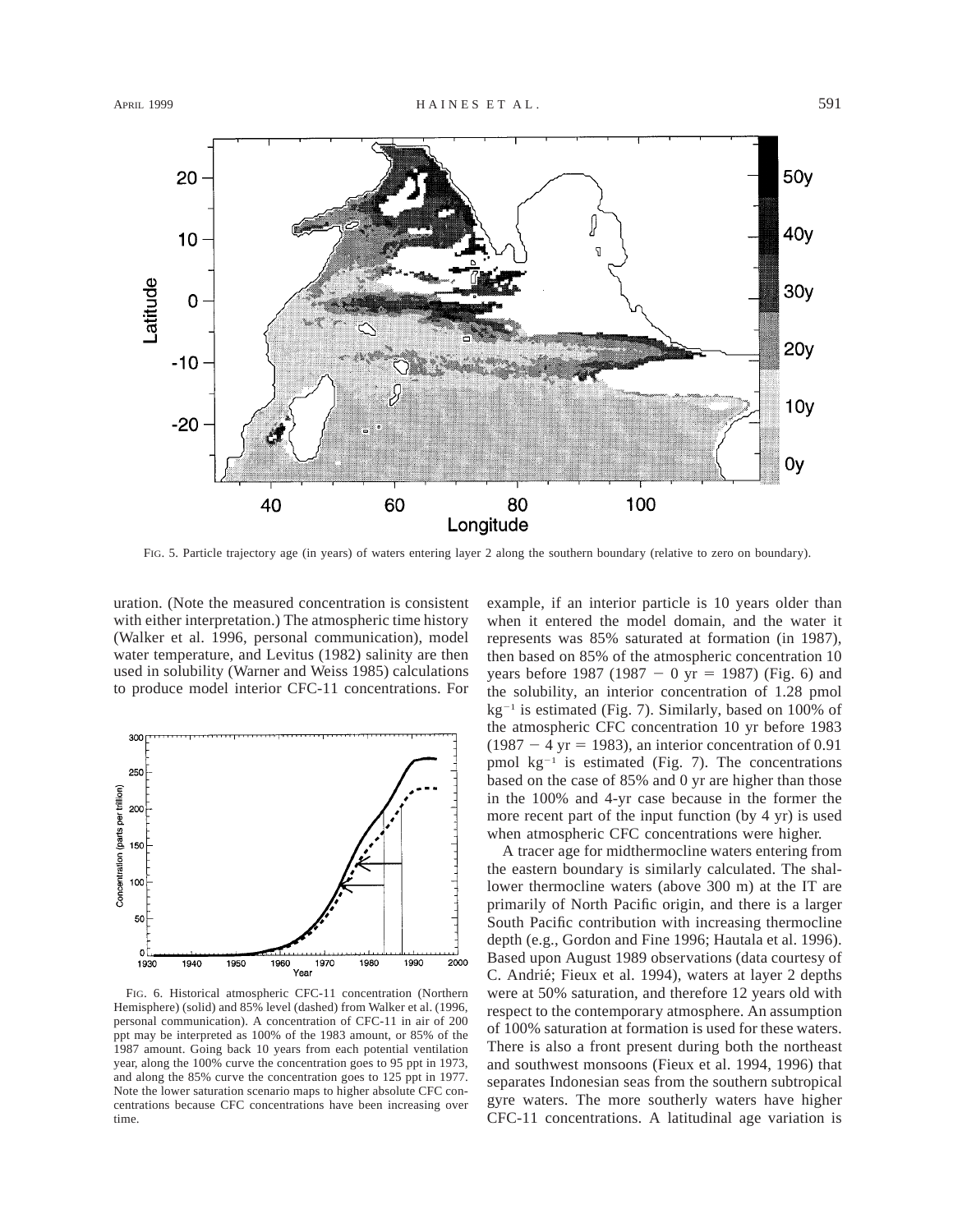

FIG. 7. Model CFC-11 concentrations (pmol  $kg^{-1}$ ) in layer 2 for water introduced at the southern boundary in mid-1987 assuming (a) 100% equilibration at formation, and (b) 85% equilibration at formation with the contemporary atmosphere. Areas marked with dots indicate water masses have reached those locations, but with negligible CFC concentration.

not introduced because only one year difference in age is indicated.

The CFC-11 modeled contributions from eastern (at 100% saturation) and southern (at 85% saturation) sources are combined, giving a distribution illustrated in Fig. 8. The model suggests there is a sharp transition between latitudes 17° and 13°S from the high CFC-11 waters of southern origin and the low CFC-11 waters from the IT. Then, while concentrations are considerably lower equatorward of the subtropical gyre, there are low level CFC-11 concentrations reaching northward along the western boundary into the Arabian Sea. Concentrations greater than 1.5 pmol  $kg^{-1}$  (yellow to red hues) reach as far north as  $17^{\circ}$ S, 1.0–1.4 pmol kg<sup>-1</sup> (green hues) are present as far north as  $13^{\circ}$ S, and concentrations of order 0.5 pmol  $kg^{-1}$  or less (blue hues) are present northward of 13°S.

For comparison of model concentrations to CFC observations in the interior Indian Ocean, datasets from  $90^{\circ}E$  (SAGA II) and the Arabian Sea (MASAI II) are used (Fig. 9). These predate the recent WOCE Indian Ocean program measurements, which were not yet available when this work was started. There is a front in the CFC-11 distribution between  $20^{\circ}$ S and  $10^{\circ}$ S.

Southward of 14°S CFCs are present to 800 m or more, but northward to the equator the CFCs all but disappear from waters deeper than 300 m. At model layer 2 depths concentrations are greater than 1.5 pmol  $kg^{-1}$  (yellow to red hues) to the south of the front, and are lower  $(0.2-1.2 \text{ pmol kg}^{-1})$  and vertically stratified northward. In departure from the observations, the modeled concentrations decrease to near zero north of  $7^\circ$ S, where there are nonzero values in the observations. Farther west and north, in the Arabian Sea, modeled distributions (Fig. 8) show 0.4 pmol  $kg^{-1}$  CFC-11 just reaching to 10 $\rm N$ , whereas in observations 0.4 pmol kg<sup>-1</sup> CFC-11 reaches both farther north and farther east along the transect. Also, particle trajectories do not penetrate the center of the northern Arabian Sea gyre, where there are CFCs in detectable amounts. Measurement uncertainties for CFC data are of order 2% for the *Charles Darwin* data (Fine 1993) and of order 10% for the MA-SAI II data (Prunier 1992).

### **4. Forcing experiments**

To quantify the impact of the seasonal cycle on water mass transport, additional trajectory experiments have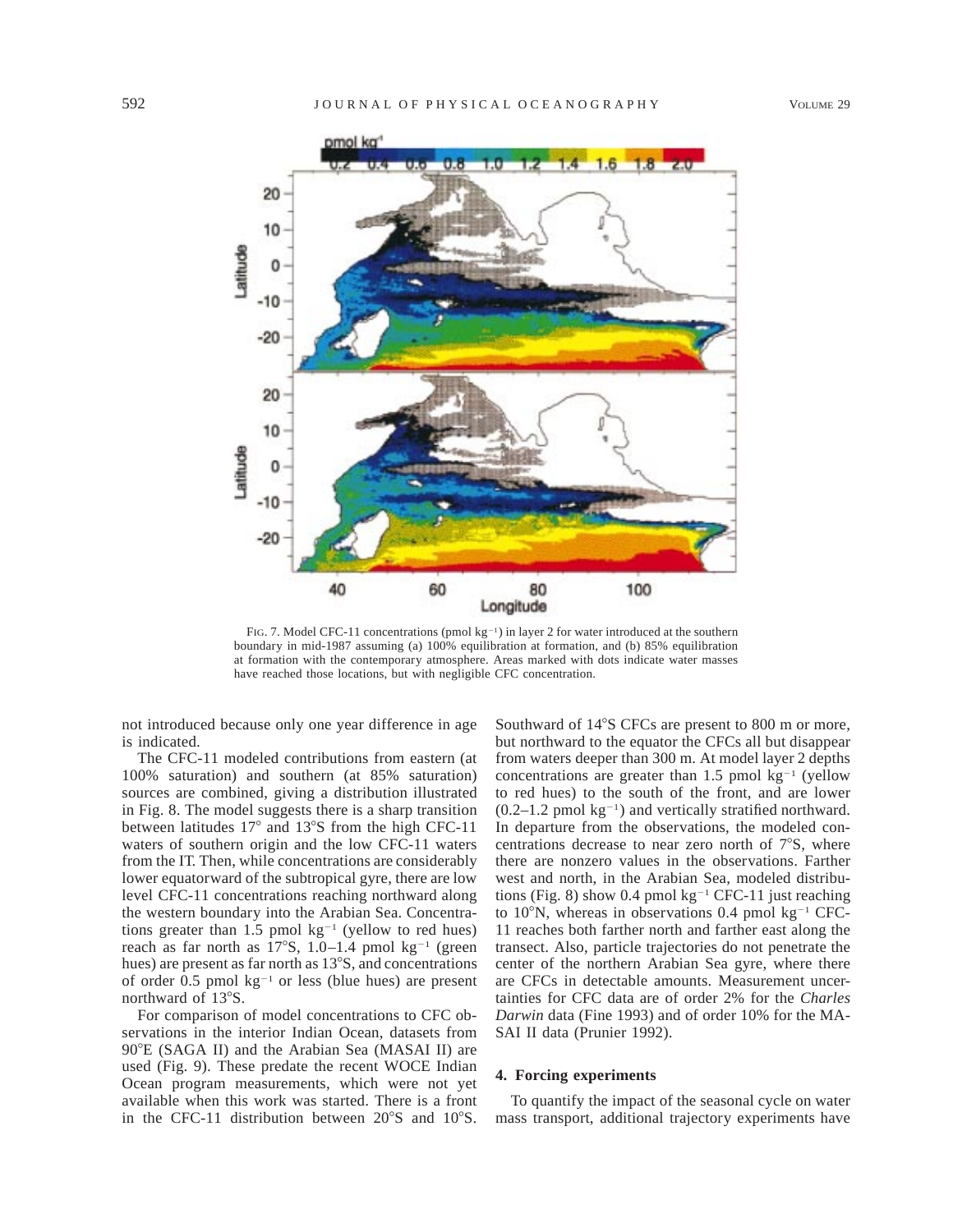

FIG. 8. Model CFC-11 concentrations (pmol kg<sup>-1</sup>) in layer 2 from southern boundary waters at 85% saturation at formation combined with eastern (IT) waters at 100% saturation at formation. Black dots indicate where observational data (Fig. 9) are located; MASAI II data in the Arabian Sea and SAGA II data along 90°E.

been carried out using model products that incorporate different degrees of seasonality. In the experiments presented thus far an annual cycle of velocities was used. These velocities were the result of forcing the model with *monthly mean climatology* (case A). In case B, the same forcing is applied to the model, but the seasonality is removed by using only the *annual mean velocities* to advect the particles. Therefore, there are no eddies. In case C the model is driven to a statistically steady state using climatological annual-mean winds. Fluctuations



FIG. 9. This depth section of CFC-11 concentrations (pmol kg<sup>-1</sup>) is the composite of two datasets. Between latitudes 30°S and 5°N data are along 90°E (SAGA II, June–July 1987, data courtesy R. Gammon). North of latitude 5°N, data are from 30° farther west (MASAI II, Jul-Aug 1987). Model layer 2 is between the two dashed horizontal lines.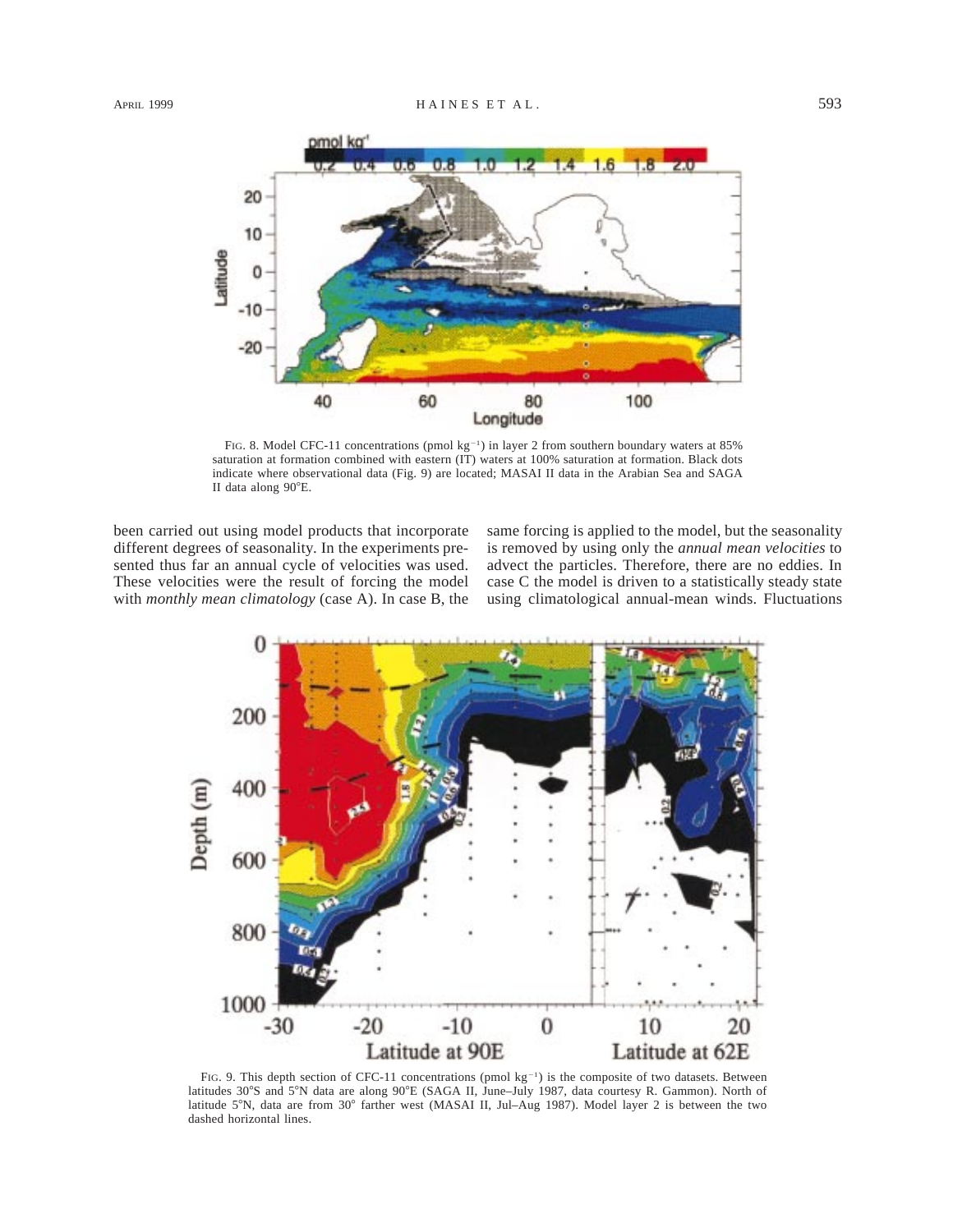



 $(b)$  case B



 $(c)$  case C

 $(d)$  case C

FIG. 10. Summary of 50-yr-long trajectory paths in layer 2 using model velocity products with reduced eddy activity. (a) and (b) Annual average velocities from monthly forced climatology; (c) and (d) an annual cycle of velocities under constant forcing (with mean climatology). The fate of eastern source particles is shown on the left and the fate of southern source particles is shown on the right. The percentage of particles reaching each marked latitude, and the average time taken, is indicated.

about the large-scale mean circulation remain due to instability processes, both barotropic and baroclinic. The variability is at periods shorter than annual; therefore we drive the trajectories repeatedly with a single year of this circulation, with velocities averaged every 6 days. The resulting circulation contains only eddies that are not related to the seasonal cycle because the forcing is steady.

The velocity fields in the forcing experiments require some further discussion because of concerns about the annual cycle applied in each case. In case A, the model was integrated for 50 years using the monthly mean climatological atmospheric fields of Rao et al. (1989). To derive the particle velocities the last year's archived velocity fields were used, repeating year after year for 50 years. Statistics from the last 20 years of this integration confirm that the annual cycle in the model does repeat almost exactly from one year to the next as in Luther and O'Brien (1989). The only year-to-year variability found in the model fields is in the small-scale eddies generated by instability mechanisms in the southwest monsoon Somali Current system and in the equatorial waves excited by these eddies. The amplitude of this variability is very small relative to the mean annual cycle. In case C, the model was driven to a statistically steady state using the constant annual-mean winds from the Rao et al. (1989) climatology. The long-term mean of this case is almost identical to that in case B (annual mean of case A velocities), but at any instant there is energetic small-scale variability about the mean flow field generated by instability mechanisms. The variability in this case is all at periods much shorter than annual, so that repeating one year of model velocities is not seen as a major deficiency. In conclusion, these three cases are considered to adequately represent and contrast the effect of eddy variability about the longterm mean circulation and the effect of the full annual cycle on the transport of particles.

#### *a. Eastern boundary*

The annual-mean velocity field (case B) is clearly dominated by the southwest monsoon (Fig. 10a). All the particles entering at the eastern boundary are carried northward at the western boundary and are retained in the domain after 50 years. Although all the particles cross north of  $8^\circ$ S, and 39% go on to cross the equator in comparable times to those in case A, none reach the Arabian Sea. Furthermore, the constant-forced case C (Fig. 10c) is similar to A (Fig. 2a), but fewer particles reach the Arabian Sea (3% compared to 11%) and they take longer (24 yr compared to 18 yr).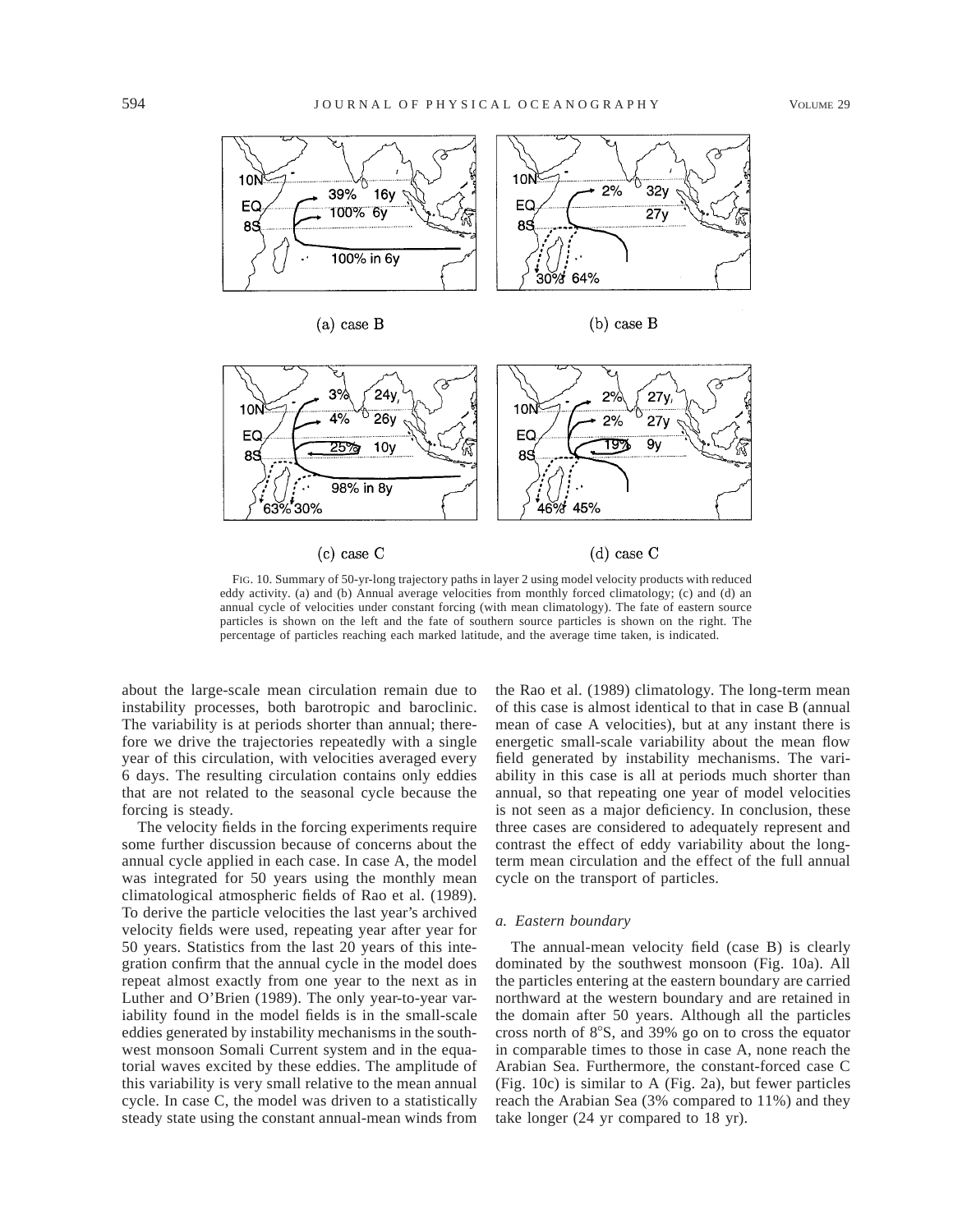The subtropical gyre dominates the transport of particles from the southern boundary. In case B 94% of the southern origin particles are swept back out of the model domain by the gyre circulation (Fig. 10b). In contrast, 100% of the particles of eastern origin remain in the model domain (Fig. 10a). Just 2% of the southern particles are carried to northerly latitudes in case B, compared to 15–20% in cases A and C. Again, the constant-forced case C (Fig. 10d) has a particle distribution pattern that resembles case A (Fig. 2), but fewer particles reach the Arabian Sea (2% compared to 4%). They also take longer to do so (27 yr compared to 17 yr). However, cases A and B have the same partitioning of particles exiting north and south of Madagascar (1:2) compared with case C, where the partitioning is 1:1. The reason case C does not look more like case A in this regard is curious and suggests that constant forcing does not adequately reproduce all the currents.

#### **5. Discussion**

The experiments described here are complementary to the particle trajectory experiments presented by Döös (1995) using velocities from the Fine Resolution Antarctic Model (FRAM). Döös confronted similar computational limitations and chose to retain high numbers of trajectories at the expense of time variation of velocity fields in his study of interocean water mass exchange. The horizontal resolution in FRAM  $(\frac{1}{4}^\circ \times \frac{1}{2}^\circ)$ is comparable to the horizontal resolution of the archived fields from the Indian Ocean circulation model  $(½° \times ½°)$ , whereas the 32 vertical layers in FRAM allow quantitative volume fluxes to be inferred from the trajectory paths. The emphasis in this study, on meridional transports in a region of large seasonal changes, required more computational effort to be spent on the time resolution of velocity fields at the expense of higher numbers of trajectories and vertical layers.

The western boundary's importance as the main meridional spreading pathway of thermocline waters is apparent in the Lagrangian experiments. On the other hand, the equatorward boundary of the subtropical gyre at 15°S, a prominent feature in hydrographic properties (Wyrtki 1971; Conkright et al. 1994), appears to be a barrier to northward exchange in the interior. The mean flow and eddies both contribute to the cross-equatorial transport. The highest percentage of particles crossing the equator are in the mean-flow case B and were introduced along the eastern boundary. Schott et al. (1990) also estimate a large contribution of the mean flow to the cross-equatorial transport, based on measurements limited to the Somali Current region during the northeast monsoon. Nevertheless, the trajectory experiments also show that although the mean flow is locally important for cross-equatorial transport along the western boundary, eddies are needed to allow subtropical particles to escape the gyre and join the mean northward flow. When eddies are present (cases A and C), higher percentages of southern boundary particles escape the gyre and reach farther northward of  $8^\circ$ S than in case B, which has no eddies. The percentages are 14%, 19%, and 2% for cases A, C, and B, respectively. Comparable percentages of particles then cross the equator in each case (2%–5%), indicating that the mean flow is the dominant mechanism for cross-equatorial transport right at the equator.

Particles originating from the IT reach the western boundary at latitudes influenced by the Somali Current system and are, therefore, less dependent on eddies to reach and cross the equator. After crossing the equator it is only in the presence of time-varying circulation that any particles reach into the northern Arabian Sea, from either the southern or the eastern boundary. The eddies present in the monthly forced velocity fields appear to be particularly effective for transporting particles northward from the equatorial region. In case A a larger percentage of particles are transported northward of 10°N on shorter timescales than in case C: 11% in 18 yr compared to 3% in 24 yr from the eastern boundary, and 4% in 17 yr compared to 2% in 27 yr from the southern boundary (Figs. 2 and 10). Thus, there is a net transport of thermocline particles along the western boundary into the northern Indian Ocean on timescales of less than two decades, which is strongly dependent on different forcing at different latitudes.

A significant percentage of particles do not reach the northern Indian Ocean, rather they remain in the equatorial region. These appear to flow east/west in three zonal bands (Fig. 4): north, south, and on the equator. The particles in the northern and equatorward bands only reach eastward to the central ocean. The southern band is clearly aligned with the seasonal SECC and it reaches farthest eastward. The northern band is where the westward flowing southwest monsoon current is present during part of the year and the eastward flowing North Equatorial Current at other times. The weaker band on the equator coincides with the Equatorial Undercurrent, which disappears during the southwest monsoon. The overall impression is that, even after 20 years, particles introduced along both open boundaries remain in the basin and alternately flow eastward and westward with the seasonally reversing currents. It is likely that the seasonally reversing equatorial currents are an efficient blender of water masses.

The distinguishing hydrographic property of IT water is its low salinity  $(S < 34.8 \text{ psu})$ . According to YT93, IT water can be identified to  $70^{\circ}$ E. In their model IT does not directly exit the Indian Ocean, rather, some goes north and some south along the western boundary. Particles from the IT are also seen to do this (section 3a). IT water mixes with SICW—producing equatorial water (Sverdrup et al. 1942). Based on the percentages of model particles (Fig. 2) reaching the equatorial region from each boundary, equatorial water appears to be a mixture with a ratio three parts SICW to one part IT.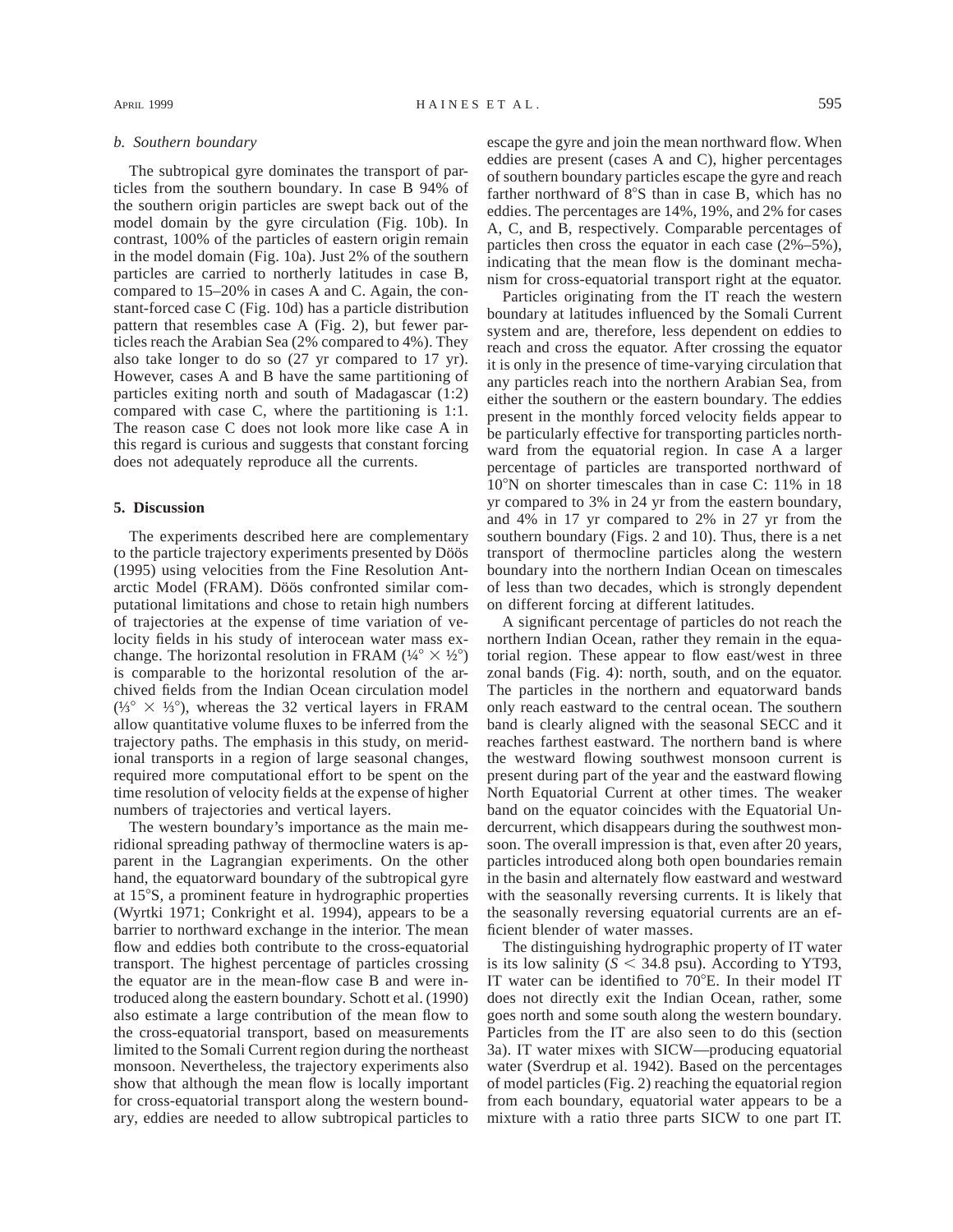This is in agreement with YT93, who present water mass composition for the thermocline over the entire Indian Ocean. In the 10 degree band north of the equator in the western portion of the basin, YT93 show about equal contributions of Red Sea Water and IT, to three parts SICW and seven parts aged SICW. In a seasonal analysis, You (1997) finds these waters contribute more to the circulation and ventilation in the western boundary region during the summer monsoon. Recently, Morales et al. (1996) discuss the confluence of five water masses in the upper 300 m, and their observations suggest water mass composition in the western tropical Indian Ocean is subject to rapid temporal variability. They noted distinct water mass patches moving through the sampling region on the timescale of days.

Model–observational comparisons point to several limitations in the model. The model may be underestimating eddy mixing. The interior of the Arabian Sea and south Indian subtropical gyres remain relatively particle free, whereas there are measurable CFCs. That no IT water subsequently mixes into the southern gyre differs from the tritium distribution of Fine (1985). The velocities used to advect the particles are 6-day averages and small-scale variability is lost by this averaging process. It might be reasonable to add noise to the velocities to represent the small-scale mixing that may be important in the ventilation of the interior of the gyres. This has been shown to be the case in models—in western boundary regimes of subtropical gyres (e.g., Thiele and Sarmiento 1990).

There is a problem regarding exchange in the model with the Bay of Bengal. The model shows no particles reaching the Bay of Bengal thermocline on decadal timescales. While YT93 also suggest that thermocline water in the Bay of Bengal can only be very old SICW; they also note the contribution of northward-spreading IT thermocline waters along the eastern ocean boundary. CFC observations (Howell et al. 1997) indicate ventilation times of less than 40 yr for waters above 500 m in this region. Sources of water for the Bay of Bengal are not well understood. The IT may contribute ''younger'' water to the Bay of Bengal and, since the model underestimates the annual transport range, this may affect the distributions. To resolve this issue it is probably necessary to use a model that resolves known seasonal currents in the eastern Indian Ocean.

A limitation is related to an inability in the model to allow particles that leave the model domain to reenter. This raises questions about the trajectory results from the southern boundary since this boundary cuts through the middle of a recirculating gyre. In essence, there is no dilution of particle concentrations with any recirculating boundary waters or waters in the interior of the model domain. The trajectory experiments simply answer the question in a relative sense; that is, what is the average time and pathway that particles reaching northern destinations take, starting from the model southern boundary? Particles that exit the domain, whether or not

they might recirculate, are explicitly excluded. The CFC concentrations at the southern boundary give a measure of the blended tracer age of the waters there, which is then added to the particle ages calculated from the trajectories. This is further complicated by interpretations of pCFC age (Doney et al. 1997). In future work it would be interesting to use the CFCs to calculate the age composition of the blended waters, using a model with full gyre circulation.

Another modeling limitation is related to vertical exchange between layers. There is intense upwelling in the Arabian Sea during the summer monsoon. A strong meridional circulation is also suggested from heat transport considerations (Robbins and Toole 1997; Lee and Marotzke 1997). Based on limited observations, the model/tracer comparisons at model layer 2 depths suggest that replenishment by vertical mixing with the layer above is more important in the Arabian Sea than in the region at 90°E. Results of mixed layer CFC modeling (Haines et al. 1997) showed mixed layer CFC concentrations are insensitive to dilution with thermocline waters.

#### **6. Conclusions**

Model experiments using Lagrangian particles and comparisons with tracer data are used to quantify meridional pathways and timescales of spreading of Indian Ocean midthermocline waters under different forcing conditions. Comparisons with tracer observations also indicate some limitations in the model.

Trajectory experiments show that transport of thermocline water into the northern Arabian Sea occurs along the western boundary. The experiments confirm that these waters reach the Arabian Sea on timescales of two decades (Prunier 1992) from either the southern or eastern open boundaries. Both the rate of transport and tracer concentration at oceanic boundaries need to be considered when evaluating ventilation sources. For the latter reason the contribution from the southern boundary is more important.

A large percentage of particles entering from both boundaries remain in the equatorial region coincident with the zonal currents. In the equatorial region the seasonally reversing currents appear to act as an effective water mass blender creating Equatorial Water. In agreement with YT93, equatorial water is partially comprised of SICW and IT in the ratio 3:1. Along a north– south section at 90°E the model trace concentrations and CFC-11 observations are similar at model layer 2 depths. Both illustrate the sharp front between south Indian subtropical gyre waters and IT waters.

Comparison of the model results with observations highlight some limitations in the circulation model. The annual cycle of IT transports underestimates the annual range found in observations. Mass transport from the IT region to the Bay of Bengal on timescales  $\leq 50$  yr does not occur in the model, perhaps because locally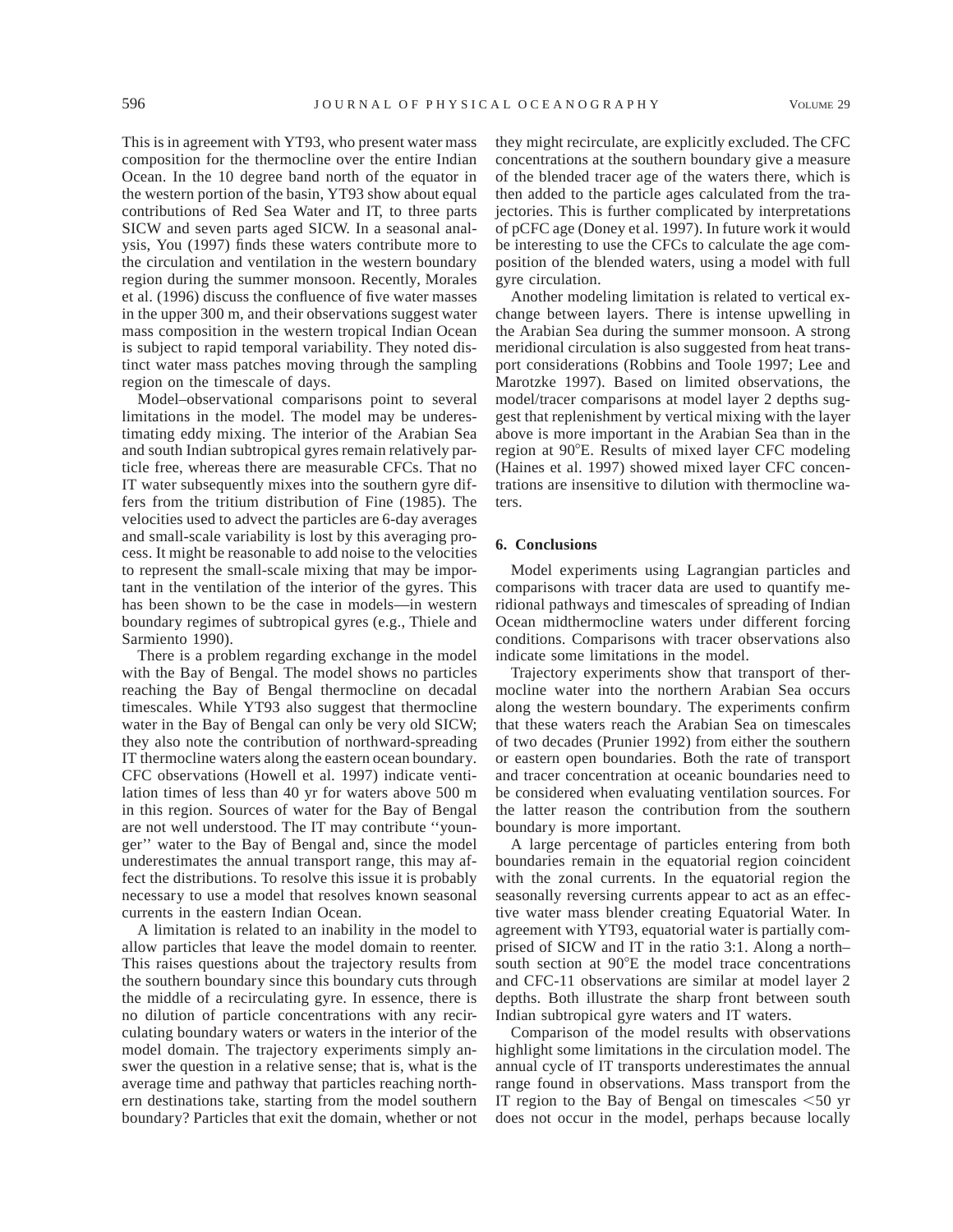important forcing due to salinity and the Pacific Ocean are not parametrized in the model. Another limitation is that velocity averaging may underestimate horizontal mixing, and as a consequence the interior of gyres remain relatively void of particles.

A key issue involves the pathways, the timescale, and processes involved in the cross-equatorial flux of heat and other properties into the northern Indian Ocean. Experiments showed that 1) transport in eddies is necessary in order for water to escape the southern subtropical gyre; 2) the mean flow dominates the local cross-equatorial transport, in agreement with observations (Schott et al. 1990); 3) then, for subsequent transport into the northern Indian Ocean, eddies are necessary. Eddies produced by atmospheric forcing that retain seasonal variations appear to be most effective. The experiments suggest that particle transport to the northern Indian Ocean, and presumably also transport of mass and heat, would not be well represented by a simple parameterization of eddy mixing (diffusivity) about the mean circulation. Any synthesis model must include the full annual cycle. The impact of the eddy transport on the heat flux is quantified in a companion paper (Ji and Luther 1998, manuscript submitted to *J. Geophys. Res.*).

*Acknowledgments.* The authors acknowledge support by National Science Foundation Grants OCE-9314781, OCE-9316003, OCE-9529847, OCE-9413222, and OCE-9216984. Development of the numerical circulation model was funded in part by the Office of Naval Research and the National Aeronautics and Space Administration. We thank Jay McCreary for assistance in model development, James O'Brien for suggesting the Lagrangian experiments, Chantal Andrié and Richard Gammon for making their CFC data available, and anonymous reviewers for their constructive comments and suggestions.

#### REFERENCES

- Bruce, J. G., 1973: Large-scale variations of the Somali Current during the southwest monsoon, 1970. *Deep-Sea Res.,* **20,** 837–846.
- Camerlengo, A. L., and J. J. O'Brien, 1980: Open boundary conditions in rotating fluids. *J. Comput. Phys.,* **35,** 12–35.
- Conkright, M. E., S. Levitus, T. P. Boyer, D. M. Bartolacci, and M. E. Luther, 1994: *Atlas of the Northern Indian Ocean.* NOM Tech. Rep. NOAA and University of South Florida, 158 pp. [Available from Dept. of Marine Science, University of South Florida, 140 Seventh Avenue South, St. Petersburg, FL 33701.]
- Doney, S., and J. L. Bullister, 1992: A chlorofluorocarbon section in the eastern North Atlantic. *Deep-Sea Res., Part A,* **39,** 1857– 1883.
- , W. J. Jenkins, and J. L. Bullister, 1997: A comparison of ocean tracer dating techniques on a meridional section in the eastern North Atlantic. *Deep-Sea Res.,* **44,** 603.
- Döös, K., 1995: Interocean exchange of water masses. *J. Geophys. Res.,* **100,** 13 499–13 514.
- England, M., 1995: Using chlorofluorocarbons to assess ocean climate models. *Geophys. Res. Lett.,* **22,** 3051–3054.
- , V. C. Garcon, and J.-F. Minster, 1994: Chlorofluorocarbon uptake in a World Ocean model. Part 1: Sensitivity to the surface gas forcing. *J. Geophys. Res.,* **99,** 25 215–25 233.
- Fieux, M., C. Andrié, P. Delecluse, A. G. Ilahude, A. Kartavtseff, F. Mantisi, R. Molcard, and J. Swallow, 1994: Measurements within the Pacific–Indian Oceans throughflow region: Preliminary results of the JADE cruise. *Deep-Sea Res.,* **41,** 89–112.
- -, E. Charriaud, A. G. Ilahude, A. Kartavtseff, F. Mantisi, N. Metzl, R. Molcard, and J. C. Swallow, 1996: Hydrological and chlorofluoromethane measurements of the Indonesian throughflow entering the Indian Ocean. *J. Geophys. Res.,* **101,** 12 433–12 454.
- Figueroa, H. A., 1994: Eddy resolution versus eddy diffusion in a double gyre GCM. Part II: Mixing of passive tracers. *J. Phys. Oceanogr.,* **24,** 387–402.
- Findlay, A. G., 1866: *A Directory for the Navigation of the Indian Ocean.* Richard Holmes Laurie.
- Fine, R. A., 1985: Direct evidence using tritium data for throughflow from the Pacific into the Indian Ocean. *Nature,* **315,** 478–480.
- , 1993: Circulation of Antarctic Intermediate Water in the South Indian Ocean. *Deep-Sea Res.,* **40,** 2021–2042.
- , M. A. Warner, and R. F. Weiss, 1988: Water mass modification at the Agulhas Retroflection: Chlorofluoromethane studies. *Deep-Sea Res.,* **35,** 311–332.
- Gent, P. R., K. O'Neill, and M. A. Cane, 1983: A model of the semiannual oscillation in the equatorial Indian Ocean. *J. Phys. Oceanogr.,* **13,** 2148–2160.
- Gill, A. E., 1982: *Atmosphere–Ocean Dynamics.* Academic Press, 662 pp.
- Gordon, A., and R. Fine, 1996: Pathways of water between the Pacific and Indian Oceans in the Indonesian seas. *Nature,* **379,** 146– 149.
- Haines, M. A., M. E. Luther, and R. A. Fine, 1997: Model-validated parametrization for air–sea gas transfer in the North Indian Ocean. *Geophys. Res. Lett.,* **24,** 2545–2548.
- Hautala, S. L., J. L. Reid, and N. Bray, 1996: The distribution and mixing of Pacific water masses in the Indonesian Seas. *J. Geophys. Res.,* **101,** 12 375–12 390.
- Howell, E. A., S. C. Doney, R. A. Fine, and D. B. Olson, 1997: Geochemical estimates of denitrification in the Arabian Sea and the Bay of Bengal during WOCE. *Geophys. Res. Lett.,* **24,** 2549– 2552.
- Jensen, T., 1991: Modeling the seasonal undercurrents in the Somali Current system. *J. Geophys. Res.,* **96,** 22 151–22 168.
- , 1993: Equatorial variability and resonance in a wind-driven Indian Ocean model. *J. Geophys. Res.,* **98,** 22 533–22 552.
- Knox, R. A., 1987: The Indian Ocean: Interaction with the monsoon. *Monsoons,* J. S. Fein and P. S. Stephens, Eds., John Wiley and Sons, 365–397.
- Lee, T., and J. Marotzke, 1997: Inferring meridional mass and heat transports of the Indian Ocean by fitting a general circulation model to climatological data. *J. Geophys. Res.,* **102,** 10 585– 10 602.
- Levitus, S., 1982: *Climatological Atlas of the World 0cean.* NOAA Prof. Paper No. 13, U.S. Govt. Printing Office, Washington, DC, 173 pp.
- Luther, M. E., 1999: Interannual variability in the Somali Current, 1954–1976. *Nonlinear Analysis: Real World Applications,* Vol. 35, Elsevier Science, 59–83.
- , and J. J. O'Brien, 1985: A model of the seasonal circulation in the Arabian Sea forced by observed winds. *Progress in Oceanography,* Vol. 14, Pergamon, 353–385.
- , and  $\frac{1}{1989}$ : Modeling the variability of the Somali Current. *Mesoscale/Synoptic Coherent Structures in Geophysical Turbulence,* J. C. Nihoul and B. M. Jamart, Eds., Elsevier Oceanogr. Ser., Vol. 50, Elsevier Science, 373–386.
- McCartney, M. S., 1982: The subtropical recirculation of mode waters. *J. Mar. Res.,* **40,** 424–464.
- Meyers, G., R. J. Bailey, and A. P. Worby, 1995: Geostrophic transport of Indonesian Throughflow. *Deep-Sea Res.,* Part I, **42,** 1163– 1174.
- Morales, R. A., E. D. Barton, and K. J. Heywood, 1996: Variability